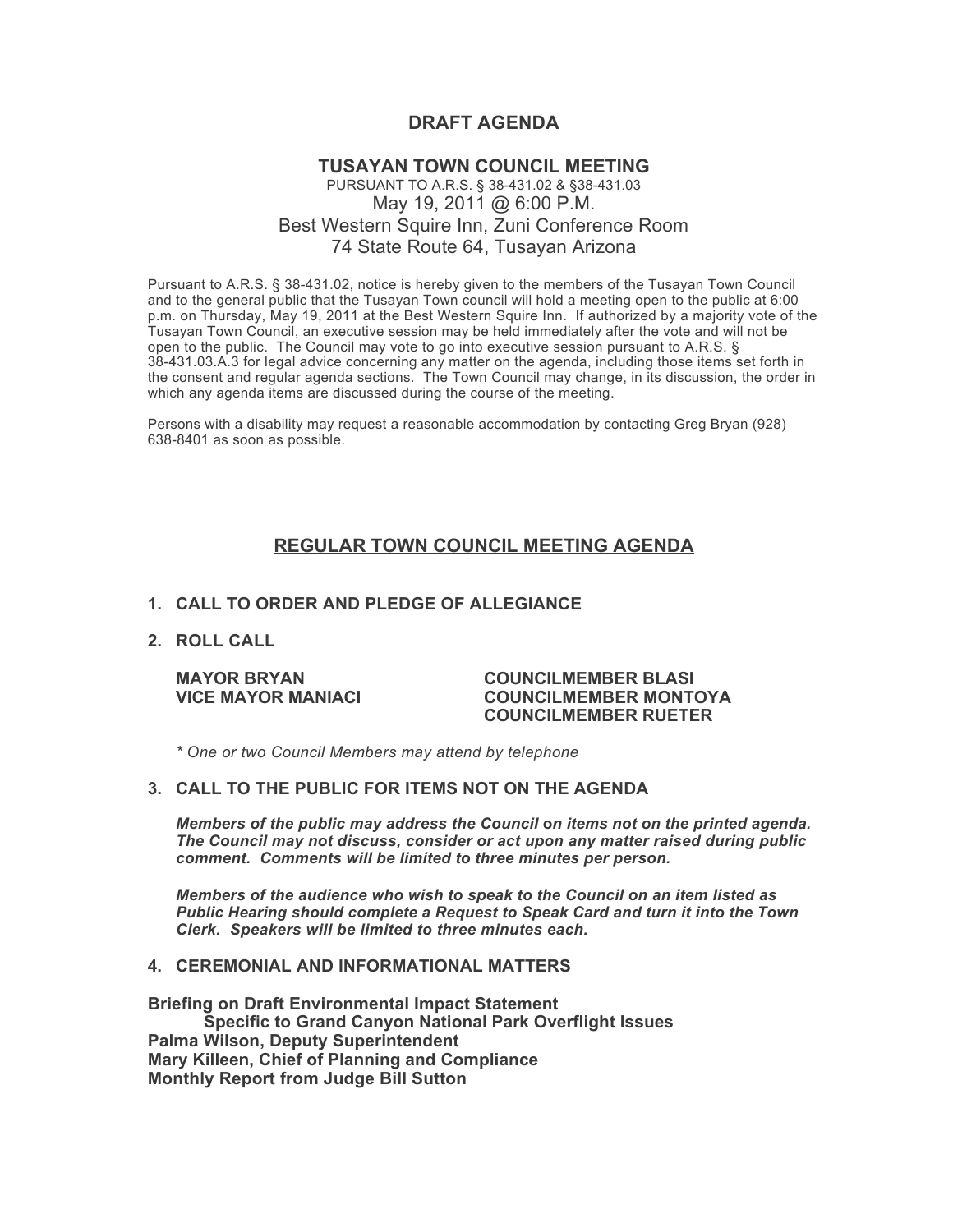### **5. CONSENT AGENDA**

**ITEMS ON THE CONSENT AGENDA ARE ROUTINE IN NATURE AND WILL BE ACTED ON WITH ONE MOTION AND ONE VOTE. PUBLIC HEARING ITEMS ARE DESIGNATED WITH AN ASTERISK (\*). MEMBERS OF THE COUNCIL OR STAFF MAY ASK THE MAYOR TO REMOVE ANY ITEM FROM THE CONSENT AGENDA TO BE DISCUSSED AND ACTED UPON SEPARATELY.**

**Consideration and possible approval of May 4, 2011 Meeting Minutes**

**Consideration and possible approval of Administrative/Treasurer's Report** Acceptance of the Finance Report Approval of the Payment of Bills

- **6. COMMITTEE REPORTS**
- **7. PUBLIC HEARINGS**
- **8. ITEMS FOR ACTION**

**Consideration and possible approval of changes or alternatives to the Law Enforcement Contract with the Coconino Sheriff's Office**

**Consideration and possible approval of submission of COPS Hiring Grant for entities already working with law enforcement agencies such as the Coconino Sheriff's Department**

**Consideration and possible approval of an announcement and job description for the position of a Town Marshall**

**Consideration and possible approval of an amendment to the scope of work of Judge William Sutton's agreement with the Town of Tusayan to include miscellaneous services and other duties and responsibilities of an appointed official**

**Consideration and possible approval of authorization for Town Manager to develop and execute an agreement for administrative assistance services to include clerical, bookkeeping, and other administrative duties**

## **ITEMS FOR DISCUSSION**

Tusayan Municipal Water Study NACOG Housing Study Mountain States Employer Council re personnel policies and systems Council Policies and Procedures Law Enforcement Dispatch Services Code Enforcement Listing of Ordinances, Resolutions, Minutes Action Items Modular Office AZ League of Cities and Towns Training for New Elected Officials Conference

## **10. TOWN MANAGER'S REPORT**

### **11. SET AGENDA AND ACTION ITEMS FOR NEXT MEETING**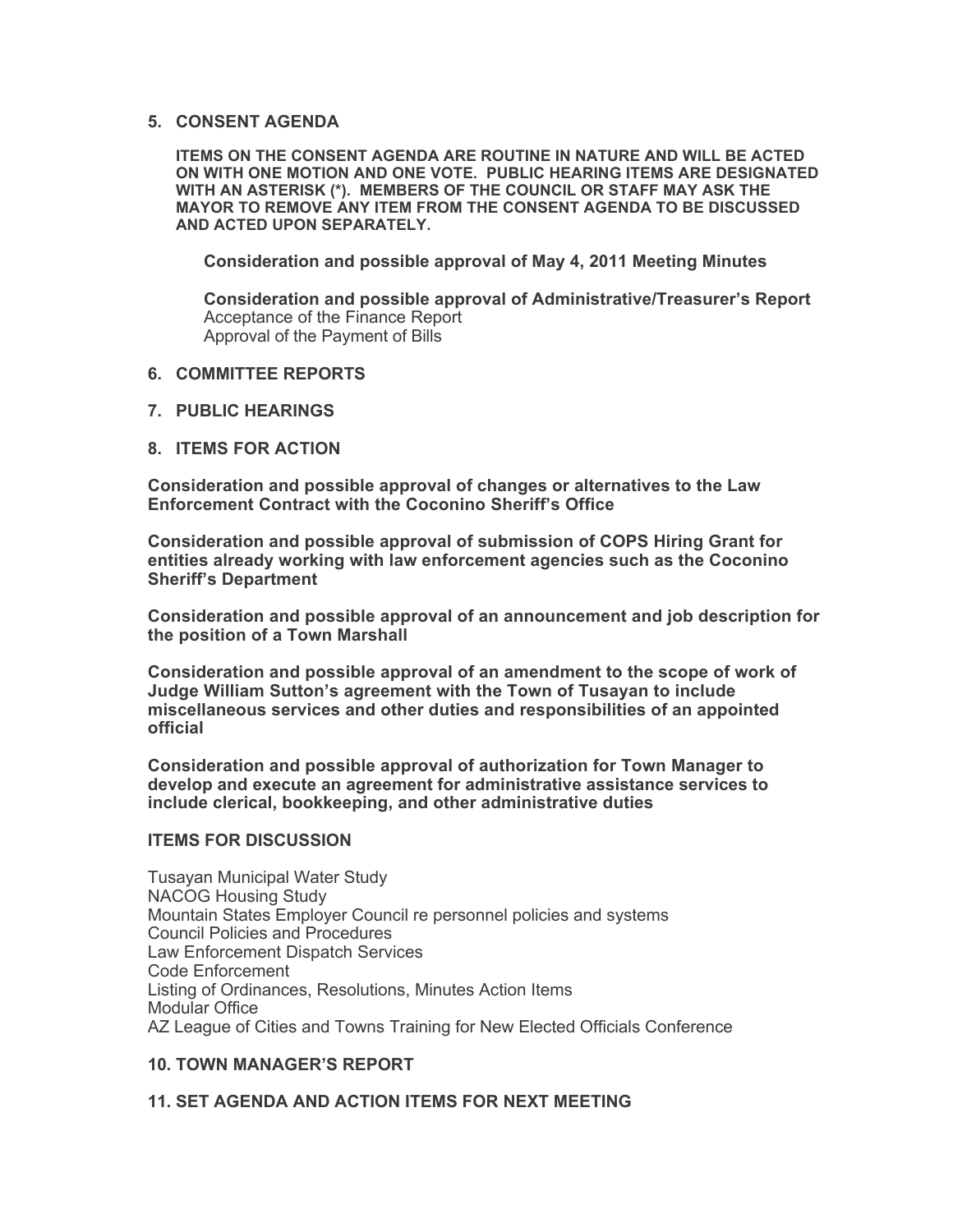# **12. COUNCIL MEMBERS' REPORTS**

## **13. MAYOR'S REPORT**

### **14. MOTION TO ADJOURN INTO EXECUTIVE SESSION** for the following purpose:

 The Council may wish to go into Executive Session pursuant to A.R.S. Section 38-431.03.A.3 and A.4 for discussion and consultation with the Town Attorney in order to receive legal advice and to give directions concerning the negotiation of a pre-annexation and development agreement with the Stilo Group.

# **14. ADJOURNMENT OF REGULAR COUNCIL MEETING**